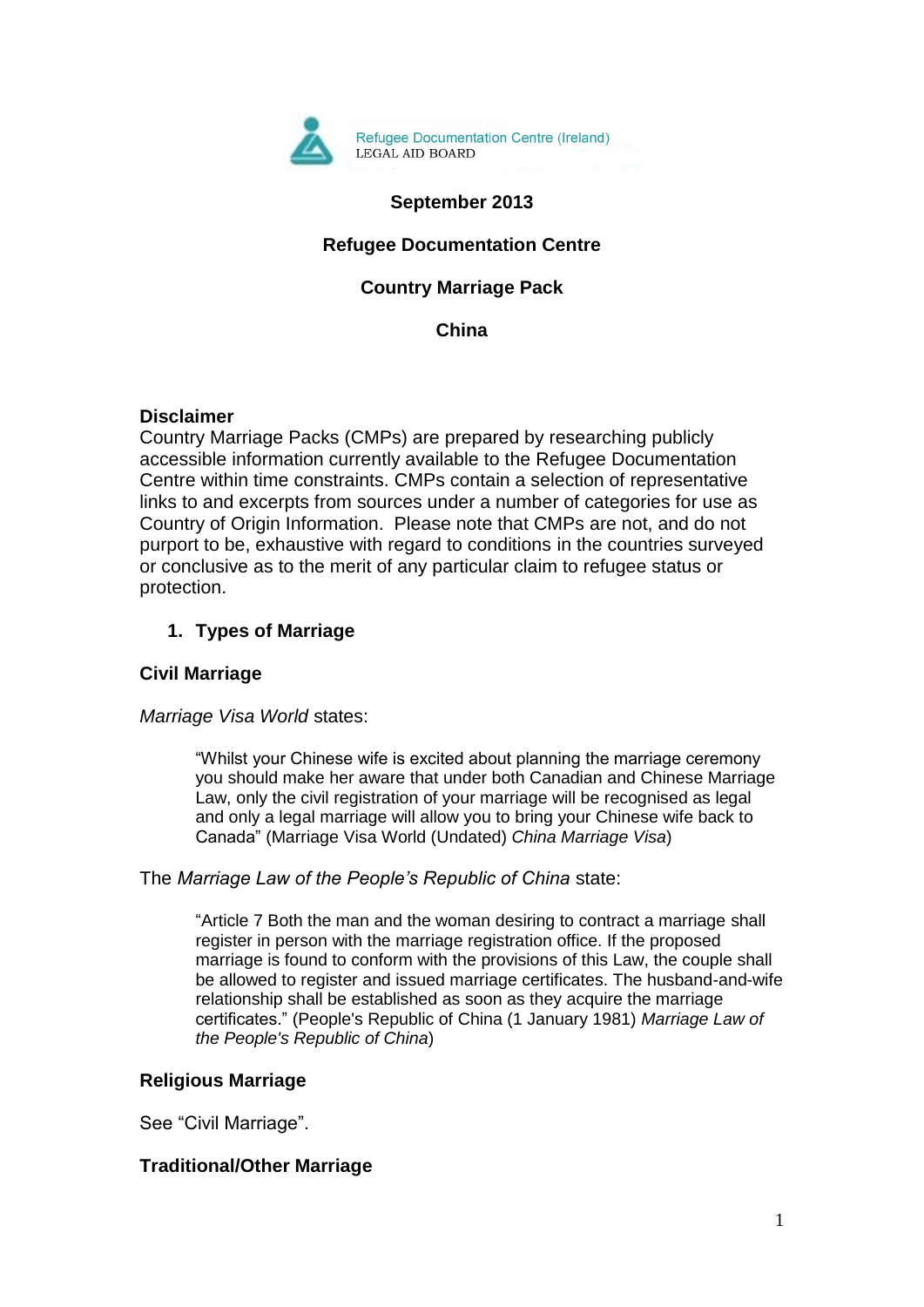A report by the *United Kingdom Border Agency* states:

"On 28 April 2003, the Standing Committee of the NPC voted to amend the Marriage Law. In addition to making bigamy a criminal offence punishable by two years' imprisonment" (United Kingdom Border Agency (15 November 2010) Country of Origin Information Report – China)

#### **Proxy Marriage**

No information on the above issue could be found among sources available.

### **2. Formalities of Marriage (Consent, Minimum Age and Registration of Marriage)**

The *Marriage Law of the People's Republic of China* states:

"Article 5 No marriage shall be contracted before the man has reached 22 years of age and the woman 20 years of age. Late marriage and late childbirth shall be encouraged.

Article 6 No marriage may be contracted under any of the following circumstances:

if the man and the woman are lineal relatives by blood, or collateral relatives by blood up to the third degree of kinship; or

if the man or the woman is suffering from leprosy, a cure not having been effected, or from any other disease which is regarded by medical science as rending a person unfit for marriage.

Article 7 Both the man and the woman desiring to contract a marriage shall register in person with the marriage registration office. If the proposed marriage is found to conform with the provisions of this Law, the couple shall be allowed to register and issued marriage certificates. The husband-and-wife relationship shall be established as soon as they acquire the marriage certificates.

Article 8 After a marriage has been registered, the woman may become a member of the man's family or vice versa, depending on the agreed wishes of the two parties." (People's Republic of China (1 January 1981) *Marriage Law of the People's Republic of China*)

#### A report by *China.Org* states:

"Under the current marriage law of the People's Republic of China, marriage registration is administered by the local offices of civil affairs. If one of the partners is a Chinese citizen, the appropriate marriage registration office shall be the one designated by the province, autonomous region, or municipality directly under the Central Government, and the one that is stationed in the locality where the residency (hukou) of the Chinese citizen is registered. If both partners are foreigners, the registration office shall be the one located in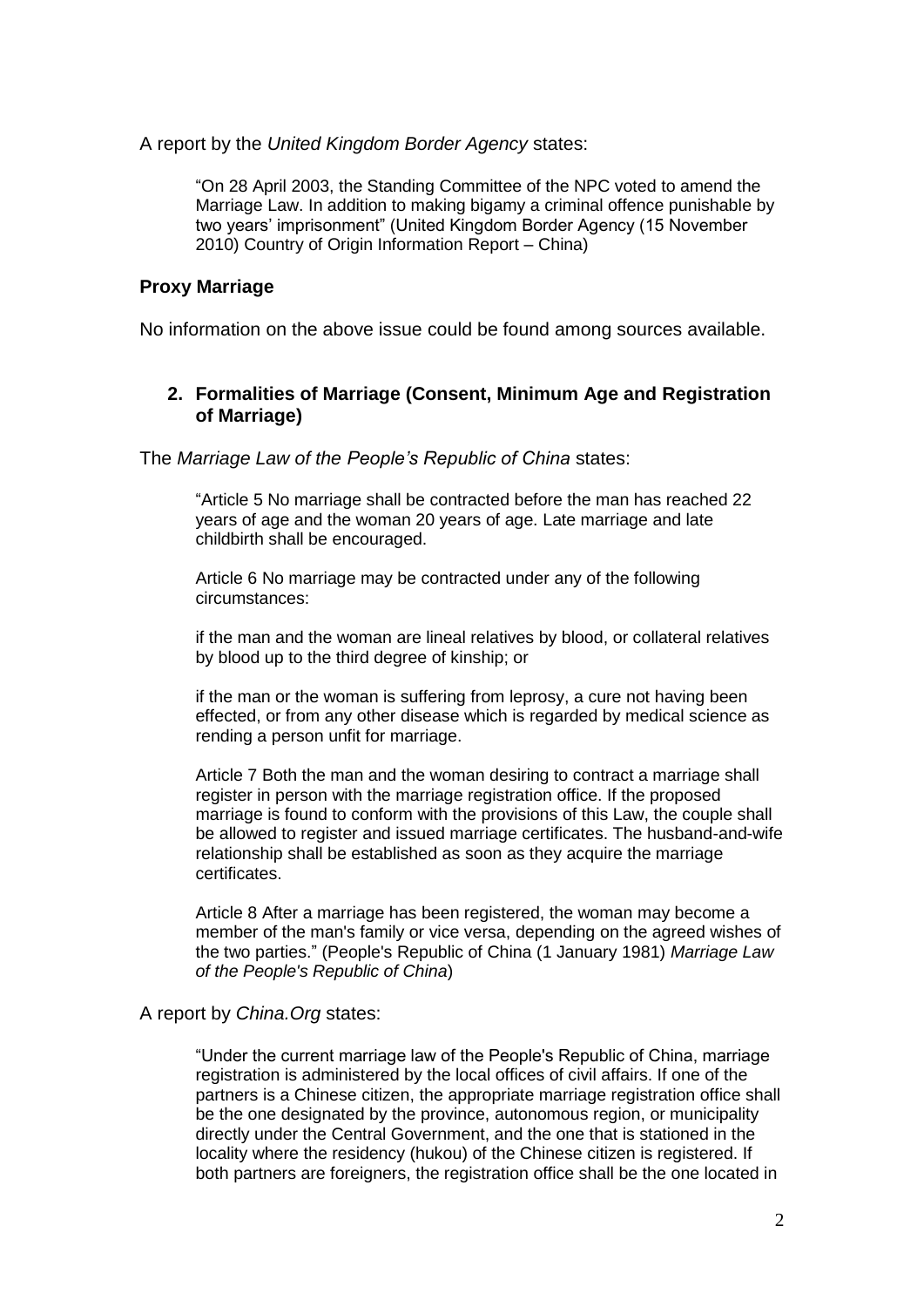the city where one of them lives or both of them live. Generally speaking, at least one of the partners must reside in China. Two foreigners on a temporary visit with tourist visas shall not be able to register to marry in China." (China.Org (Undated) *Foreign-Related Marriage And Divorce In China*)

#### A report by the *Australian Refugee Review Tribunal* states:

"The Regulation on Marriage Registration will come into effect from Oct.1, replacing the Regulation on Administration of Marriage Registration that has been carried out for about nine years. According to the new regulations, marriage registration offices will work in the spirit of serving the people. simplifying procedures for marriage in future.

… The biggest change of the newly issued regulations is to stipulate clearly that couples on the Chinese mainland who apply for marriage registration only need to provide "Hukou" documents and identity cards and sign a statement affirming their single status and no near relation, while procedures for submitting marital status letters from their working units and premarital health examination certificates are annulled. Through simplifying procedures such regulations avert the tediousness of marriage registration as well as the mental and physical consumption of couples to be, and make marriage registration a truly joyful occasion" (Australian Refugee Review Tribunal (18 December 2007) *China: 1. What is the process involved in registering a marriage in China and obtaining a marriage certificate? 2. Are couples required to give notice to the registry office to have their marriage registered or can they just turn up and register their marriage? 3. Are they required to fill out any forms or submit any documents?*)

According to the *United States Department of State*:

"To delay childbearing the law sets the minimum marriage age for women at 20 and for men at 22. It continued to be illegal in almost all provinces for a single woman to have a child, with fines levied for violations. The law states that family-planning bureaus conduct pregnancy tests on married women and provide them with unspecified "follow-up" services. Some provinces fined women who did not undergo periodic pregnancy tests." (United States Department of State (19 April 2013) *2012 Country Reports on Human Rights Practices – China (includes Tibet, Hong Kong, and Macau)*)

#### The report goes on to state:

"The law forbids the marriage of persons with certain acute mental illnesses, such as schizophrenia. If doctors find that a couple is at risk of transmitting disabling congenital defects to their children, the couple may marry only if they agree to use birth control or undergo sterilization. The law stipulates that local governments must employ such practices to raise the percentage of healthy births. (Ibid)

The *Consulate General of the United States – Chengdu, China* states;

"Marriages in China are registered according to the laws of China, regardless of the nationality of those being married. Marriage registration procedures are administered by the marriage registration office of the local civil affairs bureau (Minzhengju) in each jurisdiction. People planning to get married should visit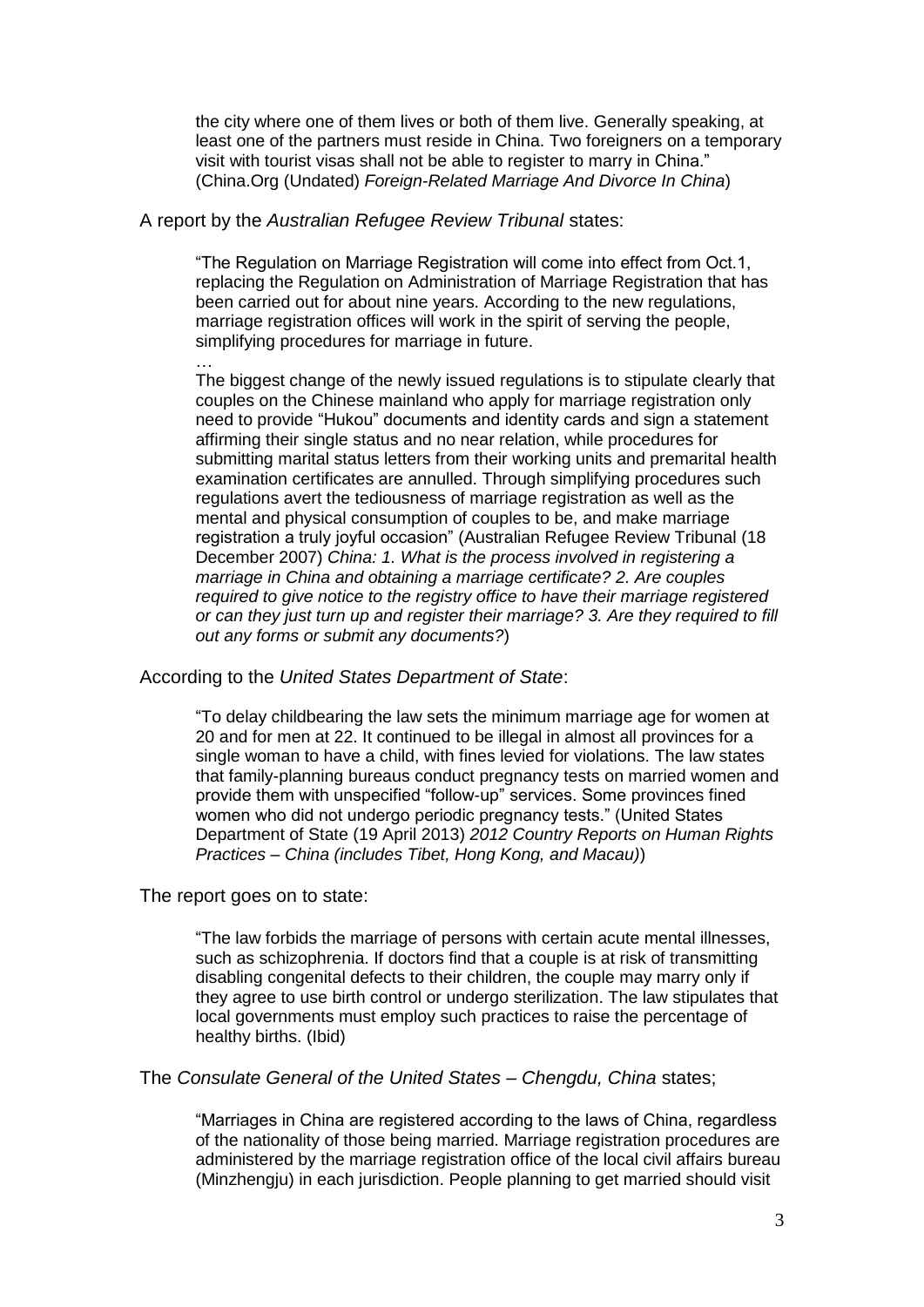one of these offices for specific information. There may be a fee for this visit. The appropriate civil affairs office will be the one in the jurisdiction in which the Chinese citizen is registered (the location of his or her hukou).

Certain categories of Chinese citizens, such as diplomats, security officials, and others whose work is considered to be crucial to the state, are not legally free to marry foreigners." (Consulate General of the United States – Chengdu, China (Undated) *Getting Married in China*)

The same report also states:

"The Chinese partner to the marriage will be asked to submit the following:

•a certificate of marriageability (obtainable from the office which has physical control of his or her file)

•household registration book

•health certificate (obtainable from a regional level local hospital) •Chinese ID (shenfen zheng)

All English-language documents must be translated into Chinese. Translation of documents usually takes about a month, but can be completed within 10 days at double the original cost. Translations should be obtained from and certified by one of the Municipal Public Notary offices." (Ibid)

The *Consulate General of the United States – Guangzhou – China* states under What are the requirements to marry in China?:

"Regulations for marriage in China may differ significantly amongst different provinces, cities and townships. Please contact the specific Chinese Civil Affairs Office in the city you or your fiancé/fiancée will register your marriage for the most current requirements.

U.S. citizens are usually asked to submit the following:

•A valid passport with a valid Chinese visa;

•If both parties are non-Chinese citizens, at least one must present a current Chinese residence permit;

•A notarized "Affidavit of Marriageability" also referred to as a Single Statement. This affidavit is available at the Consulate and is a sworn statement or affirmation that you are legally free to marry. You must make an appointment for notarial services. The notarial fee is USD \$50.00. •If you have been previously married, you will be asked to submit an original or certified copy of your final divorce or annulment decree; or death certificate, if you are widowed.;

•Three marriage photos of the couple (taken together), red background; •Registration fee." (Consulate General of the United States – Guangzhou – China (Undated) *What are the requirements to marry in China?*)

The same document also states:

"All marriages in China must be registered with the Chinese Civil Affairs Office (民政局 Min Zheng Ju), within the city or town where you or your fiancé/fiancée are registered. Persons planning to marry should visit or call the appropriate office for complete details on registering your marriage.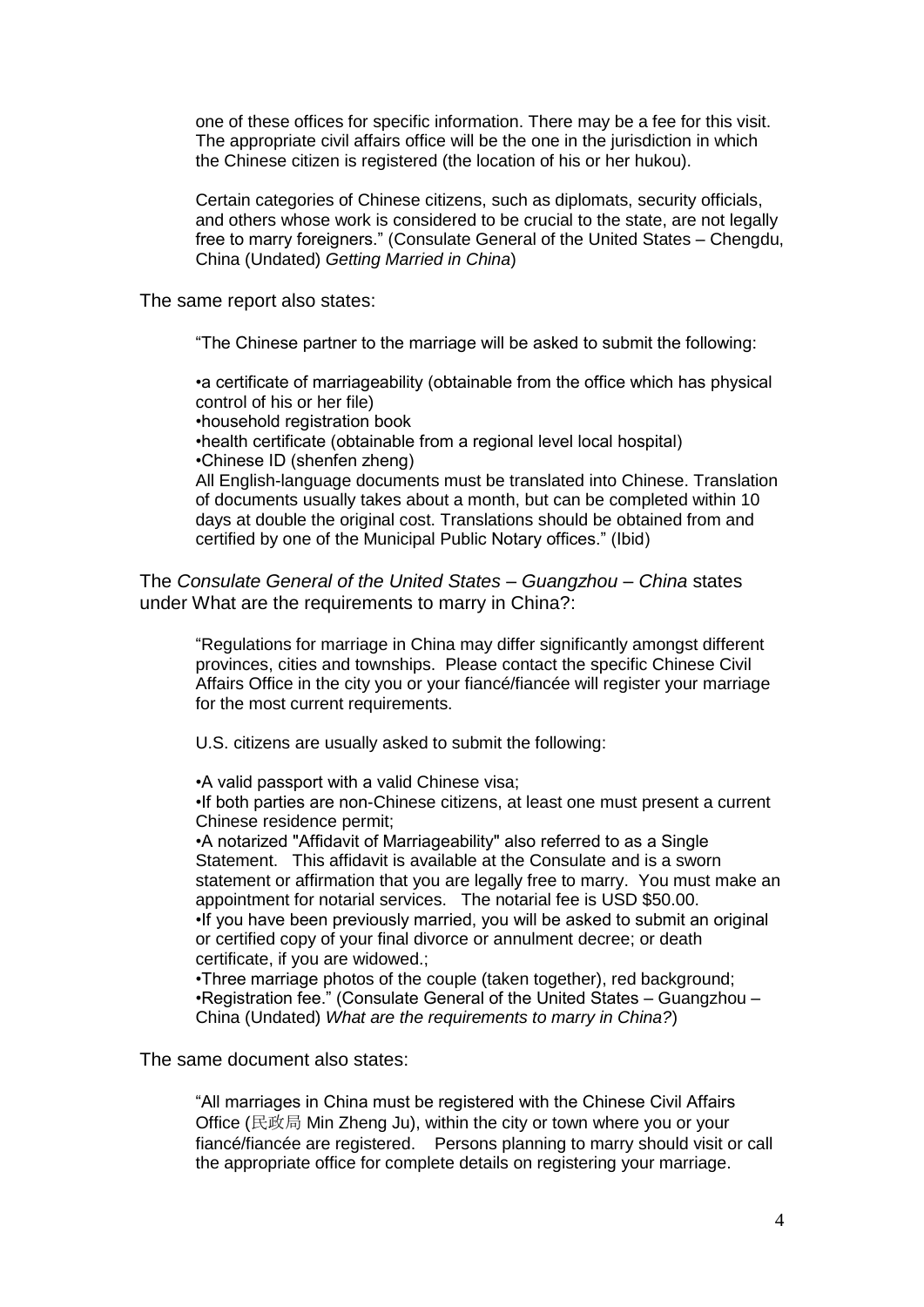Marriage certificates are usually issued on the same day the registration takes place. Marriages that are legal in the jurisdiction in which they were performed are legal in the United States. It is not necessary to register your marriage at the Embassy or in the United States, nor do you need to re-marry in the United States." (Ibid)

*Gov.UK* has an online questionnaire which outlines the procedures on getting married in various countries, including China.

It is available at:<https://www.gov.uk/marriage-abroad>

## **3. Divorce**

The *Marriage Law of the People's Republic of China* with regard to divorce state;

"Article 24 Divorce shall be granted if husband and wife both desire it. Both parties shall apply to the marriage registration office for divorce. The marriage registration office, after clearly establishing that divorce is desired by both parties and that appropriate arrangements have been made for the care of any children and the disposition of property, shall issue the divorce certificates without delay.

Article 25 If one party alone desires a divorce, the organization concerned may carry out mediation or the party may appeal directly to a people's court to start divorce proceedings.

In dealing with a divorce case, the people's court should carry out mediation; divorce shall be granted if mediation fails because mutual affection no longer exists.

Article 26 If the spouse of a soldier in active service desires a divorce, the soldier's consent must be obtained.

Article 27 A husband may not apply for a divorce when his wife is pregnant or within one year after the birth of the child. This restriction shall not apply in cases where the wife applies for a divorce, or when the people's court deems it necessary to accept the divorce application made by the husband.

Article 28 If, after divorce, both parties desire to resume their husband-andwife relationship, they shall apply for registration of remarriage with the marriage registration office. The marriage registration office shall allow them to register.

Article 29 The relationship between parents and children shall not come to an end with the parents divorce. After divorce, whether the children are put in the custody of the father or the mother, they shall remain the children of both parents.

After divorce, both parents shall still have the right and duty to bring up and educate their children.

In principle, the mother shall have the custody of a breast-fed infant after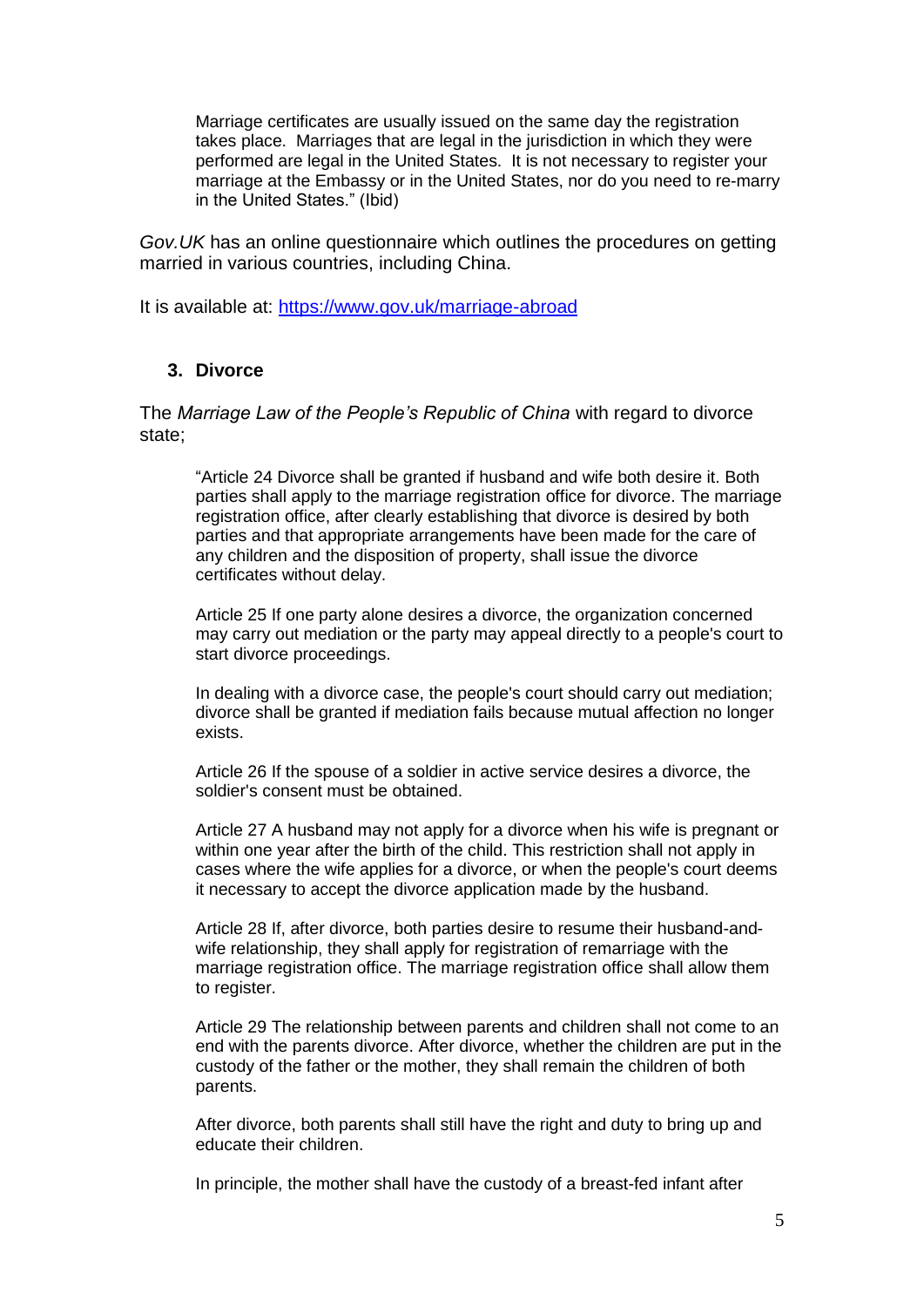divorce. If a dispute arises between the two parents over the custody of their child who has been weaned and they fail to reach an agreement, the people's court shall make a judgment in accordance with the rights and interests of the child and the actual conditions of both parents.

Article 30 If, after divorce, one parent has been given custody of a child, the other parent shall bear part or the whole of the child's necessary living and educational expenses. The two parents shall seek agreement regarding the amount and duration of such payment. If they fail to reach an agreement, the people's court shall make a judgment.

The agreement or court judgment on the payment of a child's living and educational expenses shall not prevent the child from making a reasonable request, when necessary, to either parent for an amount exceeding what was decided upon in the said agreement or judgment.

Article 31 At the time of divorce, the husband and the wife shall seek agreement regarding the disposition of their jointly possessed property. If they fail to reach an agreement, the people's court shall make a judgment, taking into consideration the actual circumstances of the property and the rights and interests of the wife and the child.

Article 32 At the time of divorce, debts incurred jointly by the husband and the wife during their married life shall be paid out of their jointly possessed property. If such property is insufficient to pay the debts, the two parties shall discuss alternative ways of payment. If they fail to reach an agreement, the people's court shall make a judgment. Debts incurred separately by the husband or the wife shall be paid by the party who incurred them.

Article 33 If, at the time of divorce, one party has difficulty in supporting himself or herself, the other party shall render appropriate financial assistance. Specific arrangements shall be worked out by both parties through consultation. If they fail to reach an agreement, the people's court shall make a judgment." (People's Republic of China (1 January 1981) *Marriage Law of the People's Republic of China)*

The *United Kingdom Border Agency* state, quoting from the Center for Reproductive Rights report of January 2011:

"Husbands and wives can file for divorce jointly or separately, and a woman's right to seek a divorce is protected from interference. Grounds for divorce may include bigamy or cohabitation; domestic violence, maltreatment, or desertion; gambling or drug addiction; and other serious actions that destroy marital affections. Restrictions are placed on the ability of a husband to seek divorce. A husband cannot apply for a divorce while his wife is pregnant, within one year after the birth of a child, or within six months of a miscarriage or the termination of a pregnancy as required by the government's family planning policy. These rules apply unless a people's court determines that it is necessary to accept the husband's divorce request. A woman's ability to seek divorce during any of these periods is not restricted.

Couples who did not register their marriage in accordance with the Marriage Law may be regarded as a married couple for the purpose of divorce proceedings if they fulfilled the criteria for marriage prior to the enactment of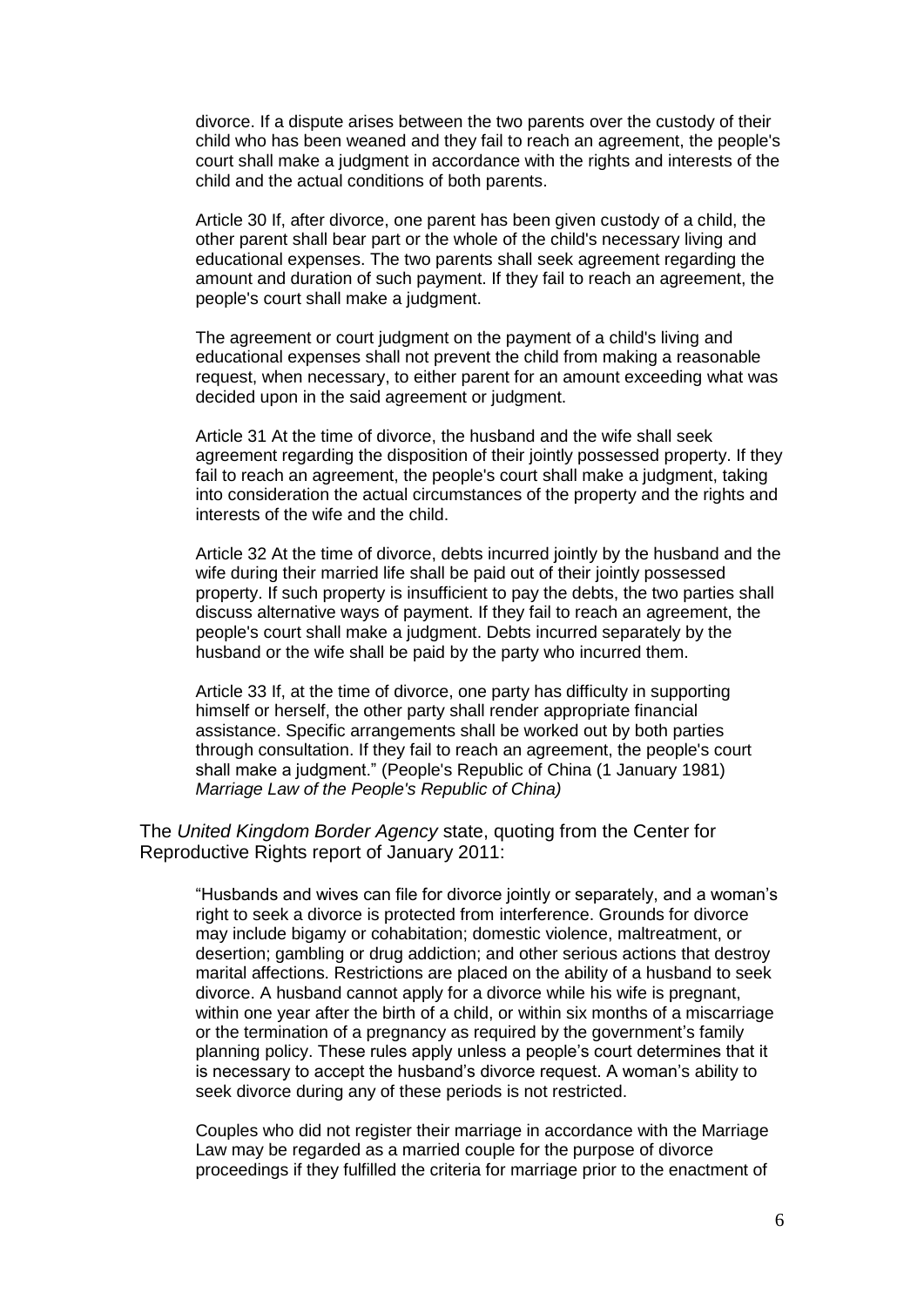the Regulations on Marriage Registration on February 1, 1994; otherwise, the court is to treat such relationships as cohabitation. Where both spouses wish to divorce, the marriage registration office will issue divorce certificates after confirming the intentions of both parties and verifying that arrangements exist for the division of property and the care of children. When only one spouse desires a divorce, he or she may either request mediation or appeal to a people's court to initiate divorce proceedings." (United Kingdom Border Agency (12 October 2012) *Country of Origin Information (COI) Report – China*)

The same report also states:

"In some of China's prosperous cities, potential grooms have reportedly been vetted to assess their financial stability; with those more favourable owning their own property and having a lucrative income. In response to this, China's Supreme Court ruled that the person who buys the family home, or the parents who advance them the money, will get to keep the property in the case of a divorce." (Ibid)

# **4. Marriage between Non Nationals and Nationals**

## **Marriage between Non National and Nationals**

The Provisions for the *Registration of Marriage between Chinese Citizens and Foreigners* state:

"Chinese citizens and foreigners who apply for marriage registration shall respectively hold the following certificates:

- A) For Chinese citizens:
- (1) certificates of the applicant's residence registration;

(2) certificate signed and issued either by the people's government at the county level or above which is stationed in the locality where the applicant has his/her residence registration, or by a government department, a school, an institution, or an enterprise at the county level or above, which is the applicant's place of work; the certificate indicates the applicant's name, sex, date of birth, nationality, marital status (single, divorced, bereft of spouse - the same below), occupation, nature of work, name of the person to marry.

B) For foreigners:

(1) the applicant's passport or other documents certifying his/her identity and citizenship;

(2) "Residence Permit for Foreigners" signed and issued by the public security department, or identification certificate issued by foreign affairs department, or entry permit and residence permit for foreigners who come to China for a short stay;

(3) marital status certification issued by the notary office of the applicant's country and confirmed by both the Ministry of Foreign Affairs (or a department authorized by the Ministry of Foreign Affairs) of the applicant's country and the Chinese embassy or consulate in the said foreign country; or marital status certification issued by the embassy or consulate of the said foreign country in China.

C) For resident foreigners in China: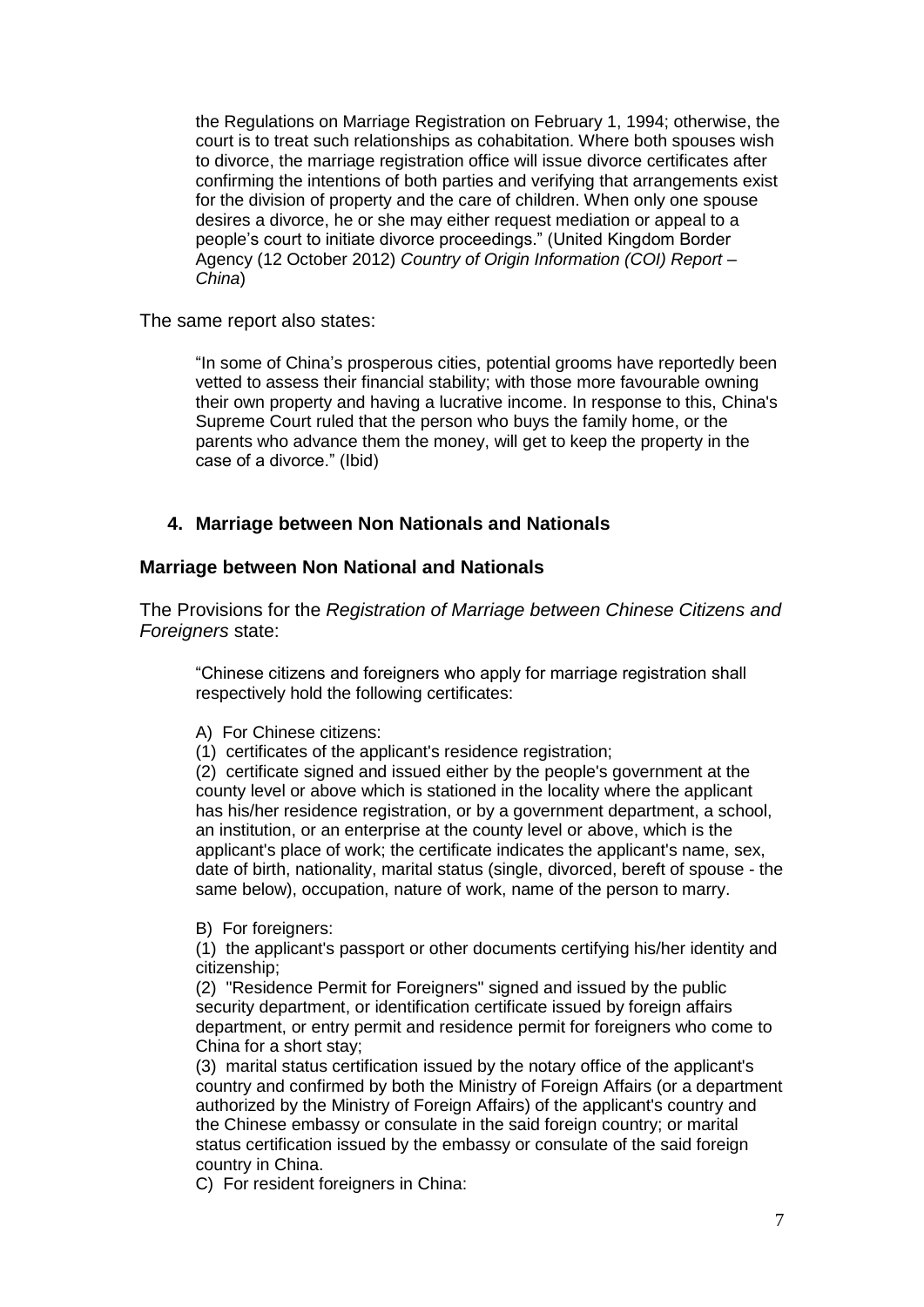(1) the applicant's passport, or identification certificate or nationality certificate used to substitute for passport (those who have no nationality may be exempted from presenting their nationality certificates);

(2) "Residence Permit for Foreigners" signed and issued by the public security department;

(3) certificate signed and issued either by the people's government at the county level or above, which is stationed in the locality where the applicant has his/her residence registration, or by a government department, a school, an institution, or an enterprise at the county level or above, which is the applicant's place of work; the certificate indicates the applicant's name, sex, date of birth, marital status, occupation, name of the person to marry. In addition, both the man and the woman applying for marriage registration shall also present the pre-marital health check-up report signed and issued by a hospital designated by the marriage registration department." (Chinese Legislative Body (26 August 1983) *Provisions for the Registration of Marriage between Chinese Citizens and Foreigners*)

The *Chinese Government Official Web Portal* state on their page How to get married in China?:

"The Sino-foreign couple must go together, in person to the appropriate marriage registration office and submit a (1) completed marriage registration application form (available at the marriage registration office). (The appropriate marriage registration office will be the one in the jurisdiction in which the Chinese partner is registered [the location of the hukou].)" (Chinese Government Official Web Portal (30 August 2005) *How to get married in China?*)

#### **Marriage Between Two Non Nationals**

A report by *China.org* states:

"A marriage in China between a foreigner and a Chinese citizen or between two foreigners is considered a "foreign-related marriage". According to Article 147 of the General Principles of the Civil Law of the People's Republic of China, marriage of a Chinese citizen to a foreigner shall be bound by the law of the place where they get married. Therefore, partners contemplating a foreign-related marriage in China must follow the procedures stipulated by Chinese law. Marriages in China, regardless of the nationality of those being married, are registered according to the laws of China. It is important to understand that neither diplomats nor consulate officials of the foreigner's own country, nor clergy of any country, have the authority to perform marriages in China" (China Org (2003) *Foreign-Related Marriage And Divorce In China*)

### According to the *General Principles of the Civil Law of the People's Republic of China*;

"Article 147. The marriage of a citizen of the People's Republic of China to a foreigner shall be bound by the law of the place where they get married, while a divorce shall be bound by the law of the place where a court accepts the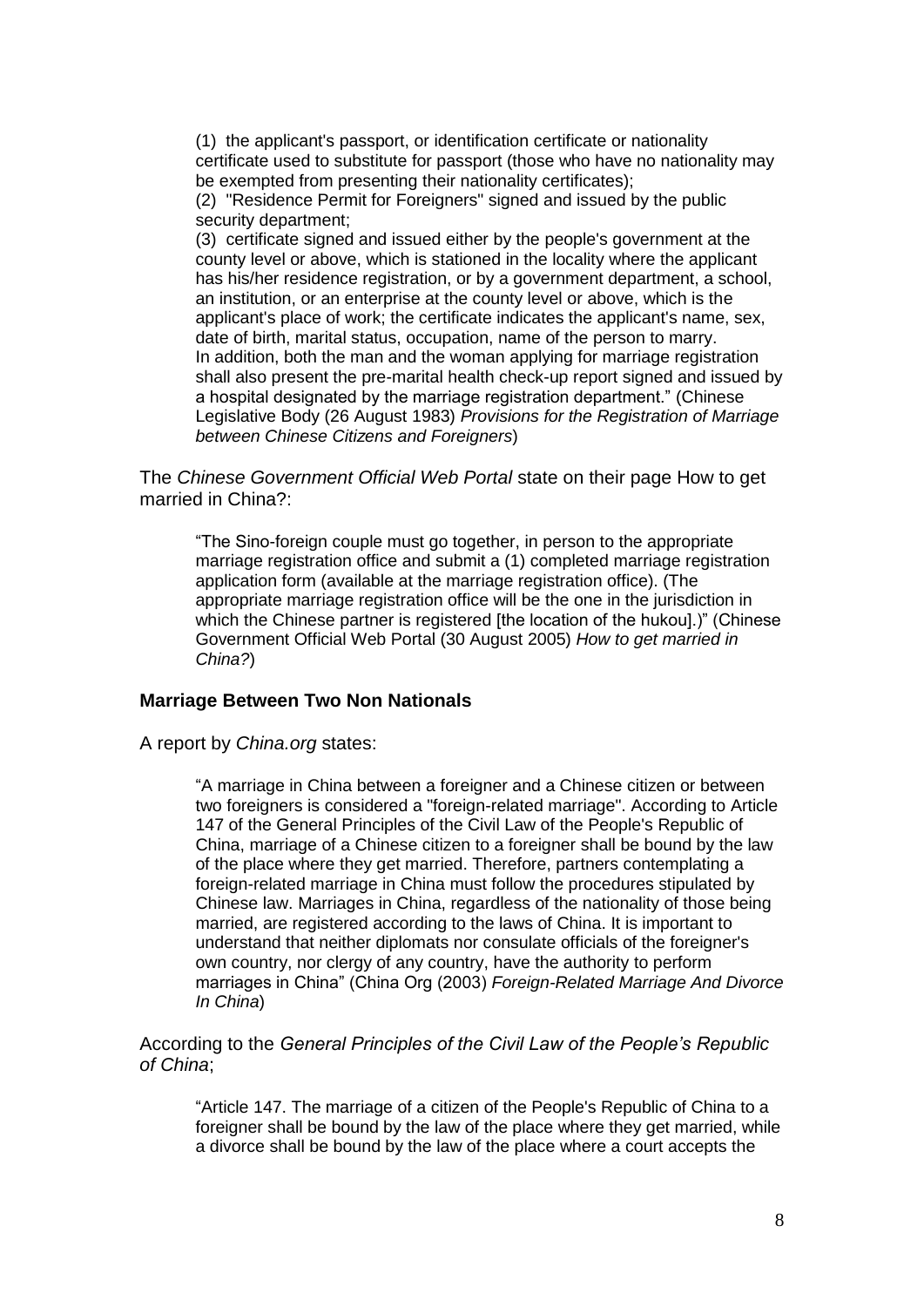case" (National Legislative Body (12 April 2986) *General Principles of the Civil Law of the People's Republic of China*)

According to the *United States Embassy in Guangzhou* in China:

"In order to marry, at least one member of the couple must reside in China. Two foreigners on tourist visas are unlikely to be able to register to marry." (United States Embassy in Guangzhou (Undated) *Marriage in China*)

The United Kingdom Foreign and Commonwealth Office state under *Marriage to a non-Chinese national in China*:

"If two British citizens (or a British citizen and a third country national) wish to marry in China, they both need to complete Notices of Intention to Marry and obtain two CNIs, one for each party. (A third country national needs to get an equivalent CNI from their own Embassy.) Each CNI attracts the same fee. In addition to a CNI, we can issue a letter confirming that your marriage in China is likely to be recognised in the UK. There is an additional fee for this letter." (United Kingdom Foreign and Commonwealth Office (15 April 2013) *Marriage in China*)

## **References**

Australian Refugee Review Tribunal (18 December 2007) *China: 1. What is the process involved in registering a marriage in China and obtaining a marriage certificate? 2. Are couples required to give notice to the registry office to have their marriage registered or can they just turn up and register their marriage? 3. Are they required to fill out any forms or submit any documents?*

<http://www.refworld.org/docid/4b6fe19d6.html>

China.Org (Undated) *Foreign-Related Marriage And Divorce In China* <http://www.china.org.cn/english/Life/67167.htm>

Chinese Government Official Web Portal (30 August 2005) *How to get married in China?* [http://english.gov.cn/2005-08/30/content\\_26737.htm](http://english.gov.cn/2005-08/30/content_26737.htm)

Consulate General of the United States – Chengdu, China (Undated) *Getting Married in China* [http://chengdu.usembassy-china.org.cn/marriage\\_in\\_china2.html](http://chengdu.usembassy-china.org.cn/marriage_in_china2.html)

Consulate General of the United States – Guangzhou – China (Undated) *What are the requirements to marry in China?* [http://guangzhou.usembassy](http://guangzhou.usembassy-china.org.cn/information_about_getting_married_in_china2.html)[china.org.cn/information\\_about\\_getting\\_married\\_in\\_china2.html](http://guangzhou.usembassy-china.org.cn/information_about_getting_married_in_china2.html)

Gov.UK (Undated) *Getting married abroad* <https://www.gov.uk/marriage-abroad>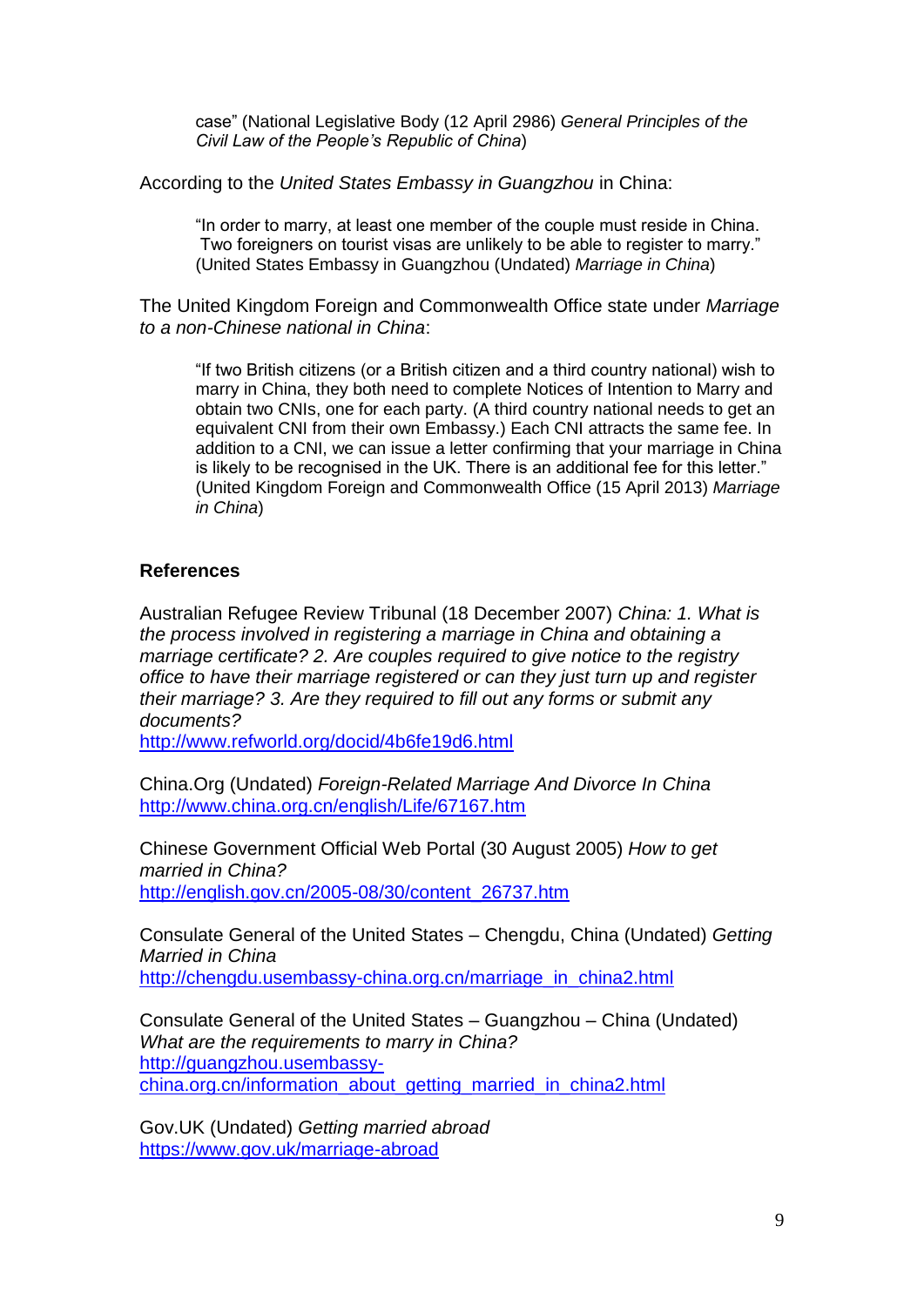Marriage Visa World (Undated) *[China Marriage Visa](http://www.marriagevisaworld.com/china)* <http://www.marriagevisaworld.com/china>

People's Republic of China (1 January 1981) *Marriage Law of the People's Republic of China* <http://www.refworld.org/docid/4a38f38b2.html>

People's Republic of China (1 January 1981) *Marriage Law of the People's Republic of China* <http://www.unhcr.org/refworld/docid/4a38f38b2.html>

People's Republic of China (12 April 1986) *General Principles of the Civil Law of the People's Republic of China* [http://www.china.org.cn/china/LegislationsForm2001-2010/2011-](http://www.china.org.cn/china/LegislationsForm2001-2010/2011-02/11/content_21898337.htm) [02/11/content\\_21898337.htm](http://www.china.org.cn/china/LegislationsForm2001-2010/2011-02/11/content_21898337.htm)

People's Republic of China (26 August 1983) *Provisions for the Registration of Marriage between Chinese Citizens and Foreigners* <http://www.unhcr.org/refworld/docid/3ae6b5781c.html>

United Kingdom Border Agency (12 October 2012) *Country of Origin Information (COI) Report – China* [http://www.ukba.homeoffice.gov.uk/sitecontent/documents/policyandlaw/coi/c](http://www.ukba.homeoffice.gov.uk/sitecontent/documents/policyandlaw/coi/china/report-1012.pdf?view=Binary) [hina/report-1012.pdf?view=Binary](http://www.ukba.homeoffice.gov.uk/sitecontent/documents/policyandlaw/coi/china/report-1012.pdf?view=Binary)

United Kingdom Border Agency (15 November 2010) *Country of Origin Information Report – China* [http://webarchive.nationalarchives.gov.uk/20101208171359/http://uk.sitestat.c](http://webarchive.nationalarchives.gov.uk/20101208171359/http:/uk.sitestat.com/homeoffice/rds/s?rds.china-171110-doc&ns_type=clickout&ns_url=%5bhttp://www.homeoffice.gov.uk/rds/pdfs10/china-171110.doc)

[om/homeoffice/rds/s?rds.china-171110](http://webarchive.nationalarchives.gov.uk/20101208171359/http:/uk.sitestat.com/homeoffice/rds/s?rds.china-171110-doc&ns_type=clickout&ns_url=%5bhttp://www.homeoffice.gov.uk/rds/pdfs10/china-171110.doc) [doc&ns\\_type=clickout&ns\\_url=\[http://www.homeoffice.gov.uk/rds/pdfs10/chin](http://webarchive.nationalarchives.gov.uk/20101208171359/http:/uk.sitestat.com/homeoffice/rds/s?rds.china-171110-doc&ns_type=clickout&ns_url=%5bhttp://www.homeoffice.gov.uk/rds/pdfs10/china-171110.doc)

[a-171110.doc](http://webarchive.nationalarchives.gov.uk/20101208171359/http:/uk.sitestat.com/homeoffice/rds/s?rds.china-171110-doc&ns_type=clickout&ns_url=%5bhttp://www.homeoffice.gov.uk/rds/pdfs10/china-171110.doc)

United Kingdom Foreign and Commonwealth Office (15 April 2013) *Marriage in China*

<https://www.gov.uk/marriage-in-china>

United States Department of State (19 April 2013) *2012 Country Reports on Human Rights Practices – China (includes Tibet, Hong Kong, and Macau)* <http://www.state.gov/j/drl/rls/hrrpt/2012/eap/204193.htm>

## **Sources Consulted**

Australian Refugee Review Tribunal China Org Chinese Government Official Web Portal Consulate General of the United States – Chengdu, China Consulate General of the United States – Guangzhou – China European Country of Origin Information Network Google Gov.UK